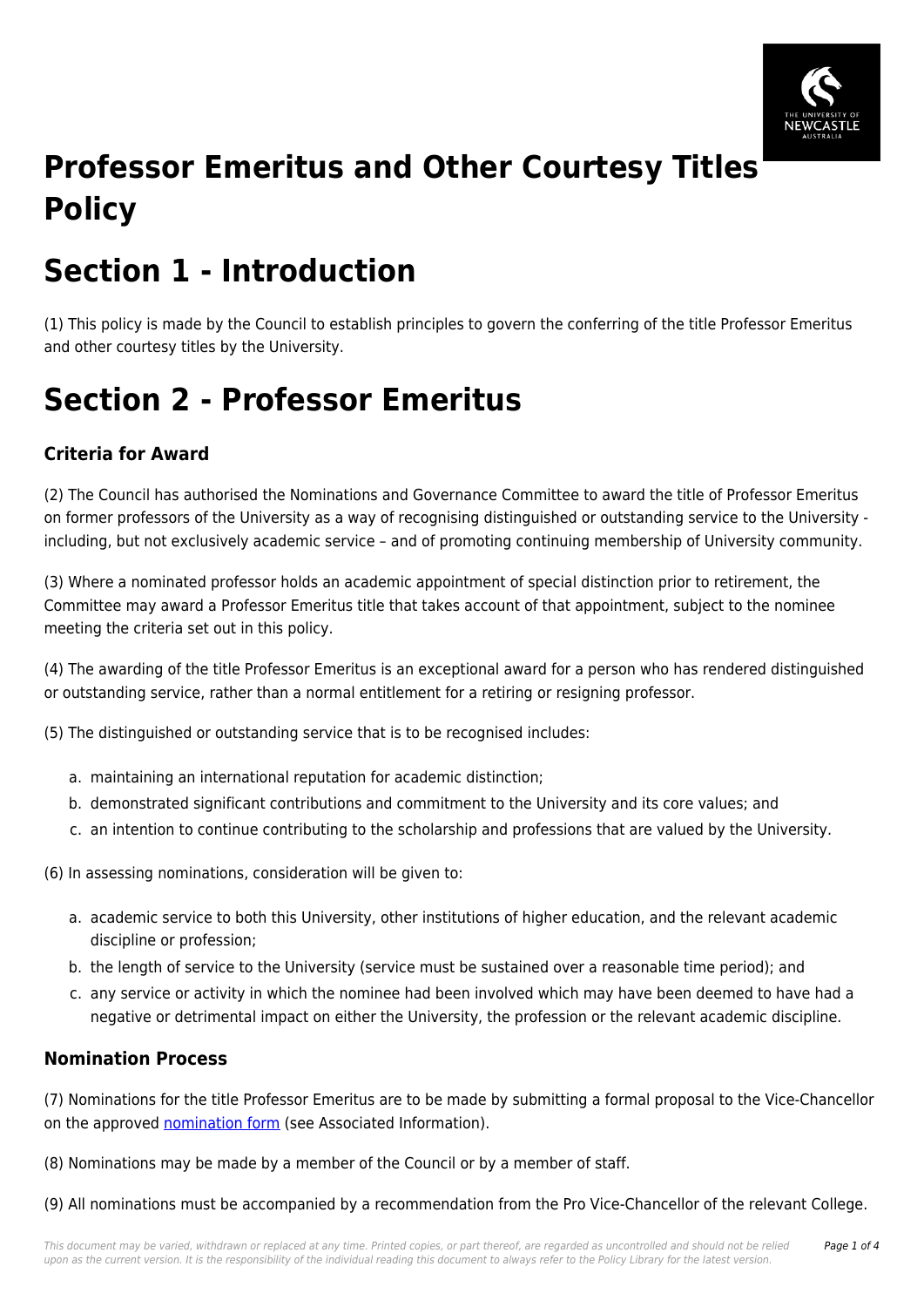(10) Evidence of outstanding or distinguished service must be demonstrated in the supporting documentation, which may include:

- a. statements of support from peers/professional bodies;
- b. Curriculum Vitae of the nominee ; and
- c. publicly available material such as reputable media reports, articles, websites, etc.

(11) The [nomination form](https://policies.newcastle.edu.au/download.php?id=202&version=2&associated) must be completed in full, with all required documentation attached as outlined in the checklist at the end of the form. Incomplete nominations will not be considered.

(12) Nominations must include sufficient detail to allow the proposal to be readily assessed and should avoid reproducing the content of career summary web-pages (staff directory information).

(13) The Vice-Chancellor will present the nominations to the Council's Nominations and Governance Committee with appropriate recommendations for consideration.

(14) Nominations will be considered in accordance with this policy and the Charter of the Nominations and Governance Committee.

### **Confidentiality**

(15) All nominations must be treated as confidential. The prospective nominee must not be aware of the nomination.

### **Benefits and Conditions**

(16) Professors Emeritus will be accorded such use of the general facilities of the University, including its libraries and computing services, as the Vice-Chancellor may determine.

(17) Professors Emeritus are members of the University Convocation, in accordance with Clause 13 of [University of](https://policies.newcastle.edu.au/document/view-current.php?id=13) [Newcastle By-law 2017](https://policies.newcastle.edu.au/document/view-current.php?id=13), but will not be accorded membership of Academic Senate or any other University body solely by virtue of holding the title.

(18) Award of the title Professor Emeritus does not constitute an employer/employee or independent contractor relationship between the individual and the University.

(19) Professors Emeritus are expected to abide by University statutes, regulations and policies whilst undertaking activities relating to the University.

## **Term of Appointment**

(20) Professors Emeritus are recognised as such for life.

(21) The Nominations and Governance Committee may withdraw the title Professor Emeritus if there is any breach or suspected breach of policy or any conduct which, in the opinion of the Committee, is likely to bring the University or any of its related entities into disrepute.

# **Section 3 - Other Academic Titles**

## **Courtesy titles for Other Honorary Appointees**

(22) The Vice-Chancellor, or officers authorised by the Vice-Chancellor, may award the following courtesy titles on other honorary appointees in accordance with conditions that are determined by the Vice-Chancellor (See [Honorary](https://policies.newcastle.edu.au/document/view-current.php?id=147) [Academic Titles Policy\)](https://policies.newcastle.edu.au/document/view-current.php?id=147):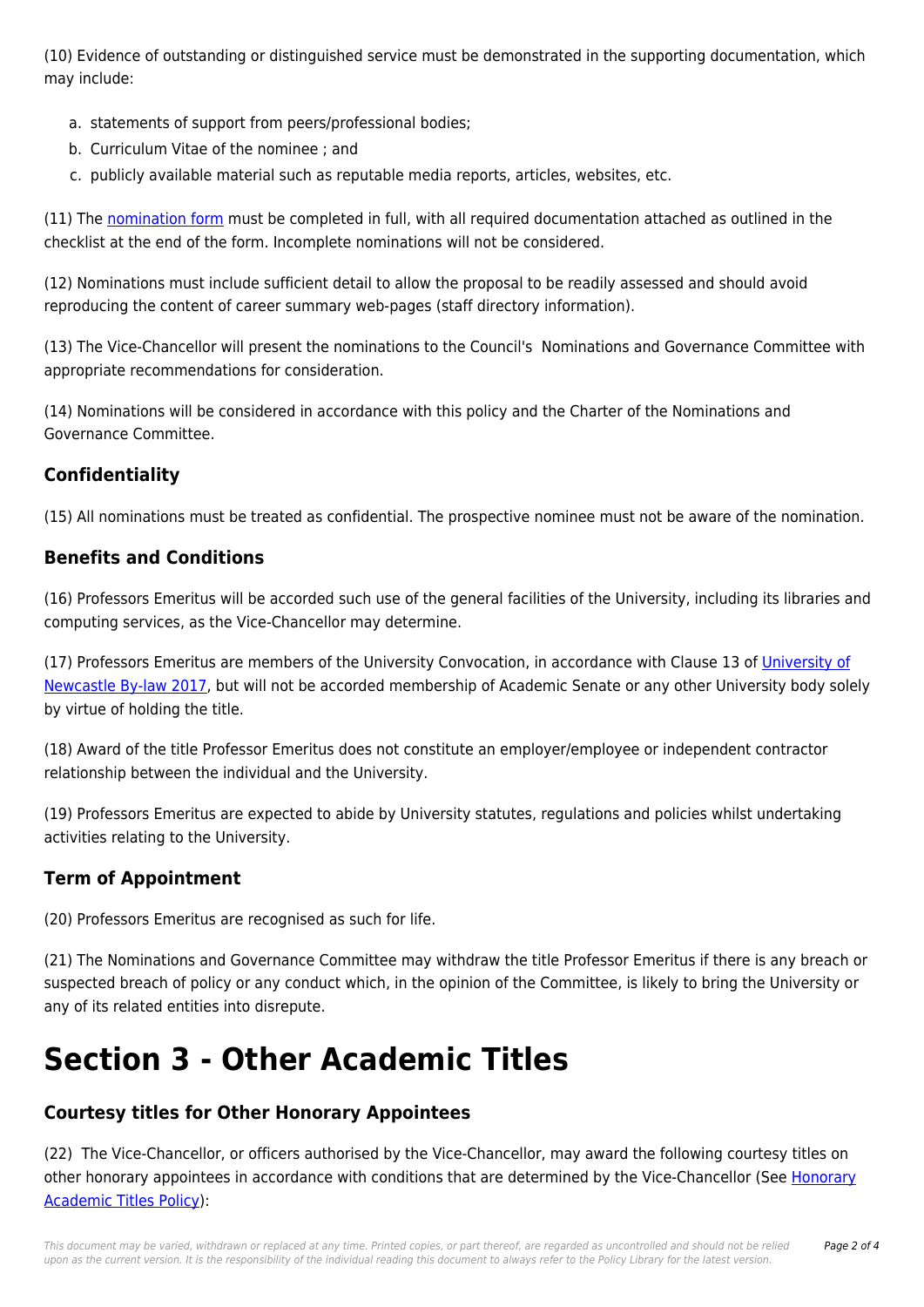- a. Visiting Professor;
- b. Conjoint Professor;
- c. Clinical Professor; or
- d. Any less senior academic title approved by the Vice-Chancellor.

#### **Academic titles for staff employed by the University**

(23) Academic titles for persons who are employed as staff of the University are determined by the Vice-Chancellor, or officers authorised by the Vice-Chancellor, and do not fall within the scope of this policy.

# **Section 4 - Associated Documents**

(24) [Nomination Form – Professor Emeritus](https://policies.newcastle.edu.au/download.php?id=288&version=3&associated)